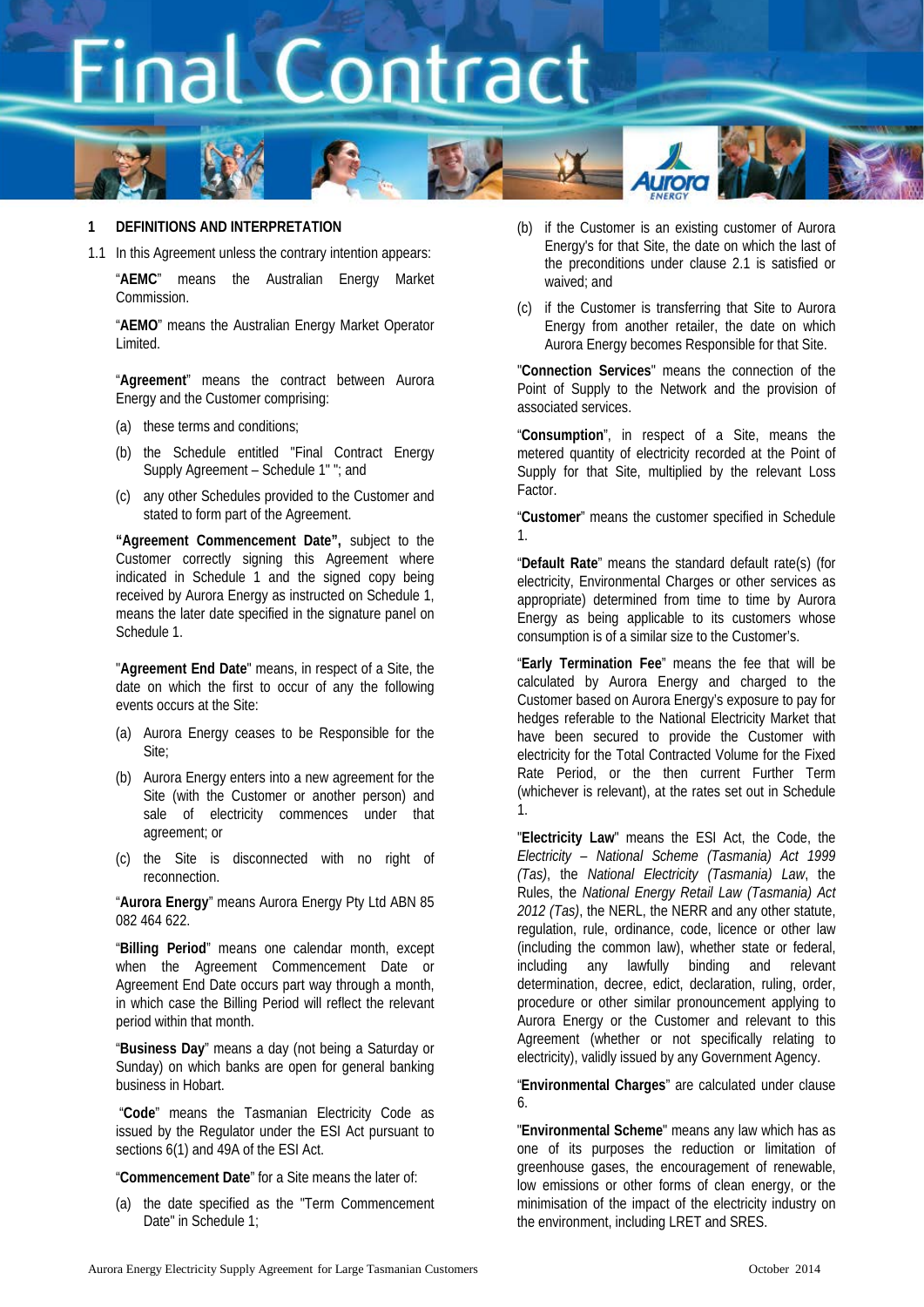



"**ESI Act**" means the *Electricity Supply Industry Act 1995 (Tas)*.

**"Event of Default"** means the Customer:

- (a) fails to pay Aurora Energy an amount Aurora Energy has billed by the due date;
- (b) breaches any of the Customer's other obligations under this Agreement;
- (c) denies access to the Customer's metering equipment or otherwise damages or interferes with any metering equipment; or
- (d) refuses to provide, or does not provide, to Aurora Energy any security Aurora Energy has requested.

"**Excess Load**" is defined in claus[e 7.5.](#page-5-1)

"**Fixed Rate Period**" means the period specified as the "Fixed Rate Period" in Schedule 1, commencing on the Commencement Date (even if this is after the "Term Commencement Date" specified in Schedule 1) and ending on the date that Schedule 1 indicates that the Fixed Rate Period ends, or as earlier terminated in accordance with this Agreement.

"**Force Majeure**" in relation to a party, means any cause outside the affected party's control including an act of God, fire, lightning, explosion, flood, insurrection or civil disorder, war or military operation, terrorist attack, sabotage, vandalism, embargo, Government Agency action, or compliance in good faith with any law, regulation or direction by any Government Agency, any Network failure, or any failure on the part of the Network Operator and industrial disputes of any kind.

"**Further Term**" means a new Fixed Rate Period agreed between the Parties from time to time to replace the current or expired Fixed Rate Period (or as earlier terminated in accordance with this Agreement).

"**Government Agency**" means any government or any public, statutory, governmental (including a local government), semi-governmental or judicial body, entity, department, regulator or authority and includes and selfregulatory organisation established under statute.

#### "**Immediate Disconnection Event**" means:

- (a) the Customer experiences an Insolvency Event;
- (b) the Customer is using electricity illegally or fraudulently;
- (c) there is an emergency; or
- (d) health and safety reasons necessitate disconnection.

"**Insolvency Event**" in relation to the Customer means an order is made for the Customer's bankruptcy, winding up or dissolution, a receiver, receiver and manager, trustee, administrator, liquidator or similar official is

appointed to all or part of the Customer's assets or undertaking, the Customer enters into, or resolves to enter into, any arrangement or composition or compromise with, or assignment for the benefit of, the Customer's members or creditors or the Customer becomes insolvent within the meaning of section 95A of the *Corporations Act 2001 (Cth)*.

rora

"**Interest Rate**" means the rate equal to five (5) percent per annum over and above the interest rate charged from time to time by the banking institution selected by Aurora Energy on overdrafts of \$100,000.00.

"**Large Customer**" means a customer who consumes 150 MWh or more of electricity per year for a single business Site, or in the aggregate across multiple business Sites.

"**Loss Factor**" means the multiplier required to adjust for transmission network and distribution network losses relevant to the Point of Supply, as published by AEMO or another Government Agency (as applicable), and as may be changed from time to time.

"**LRET**" means the Large-scale Renewable Energy Target under the *Renewable Energy (Electricity) Act 2000 (Cth)*.

"**LRET Charges**" are calculated under clause [6.3.](#page-5-2)

"**Market Charges**" means a reasonable proportion (attributable to the Consumption of electricity at the Site) of any Participant Fees (as defined under the Rules) and other charges levied on Aurora Energy under Electricity Law by any authorised party.

"**Metering Charges**" are the charges payable under clause [5.](#page-4-0)

"**MSF**" means a merchant service fee charged by a bank in relation to each credit card payment received by Aurora Energy. For the purposes of this Agreement, the MSF shall be an amount equal to one (1) percent of the account rendered pursuant to clause [9.1.](#page-6-0) The percent applied may change at any time during this Agreement without notice.

"**NERL**" means the *National Energy Retail Law (Tasmania)*.

"**NERR**" means the National Energy Retail Rules under the NERL.

"**Network"** means the apparatus, equipment, plant and buildings used to control and operate the electricity distribution network or the electricity transmission network which will be or is connected to the Point of Supply (as applicable).

"**Network Charges**" are the charges payable under clause [8.](#page-6-1)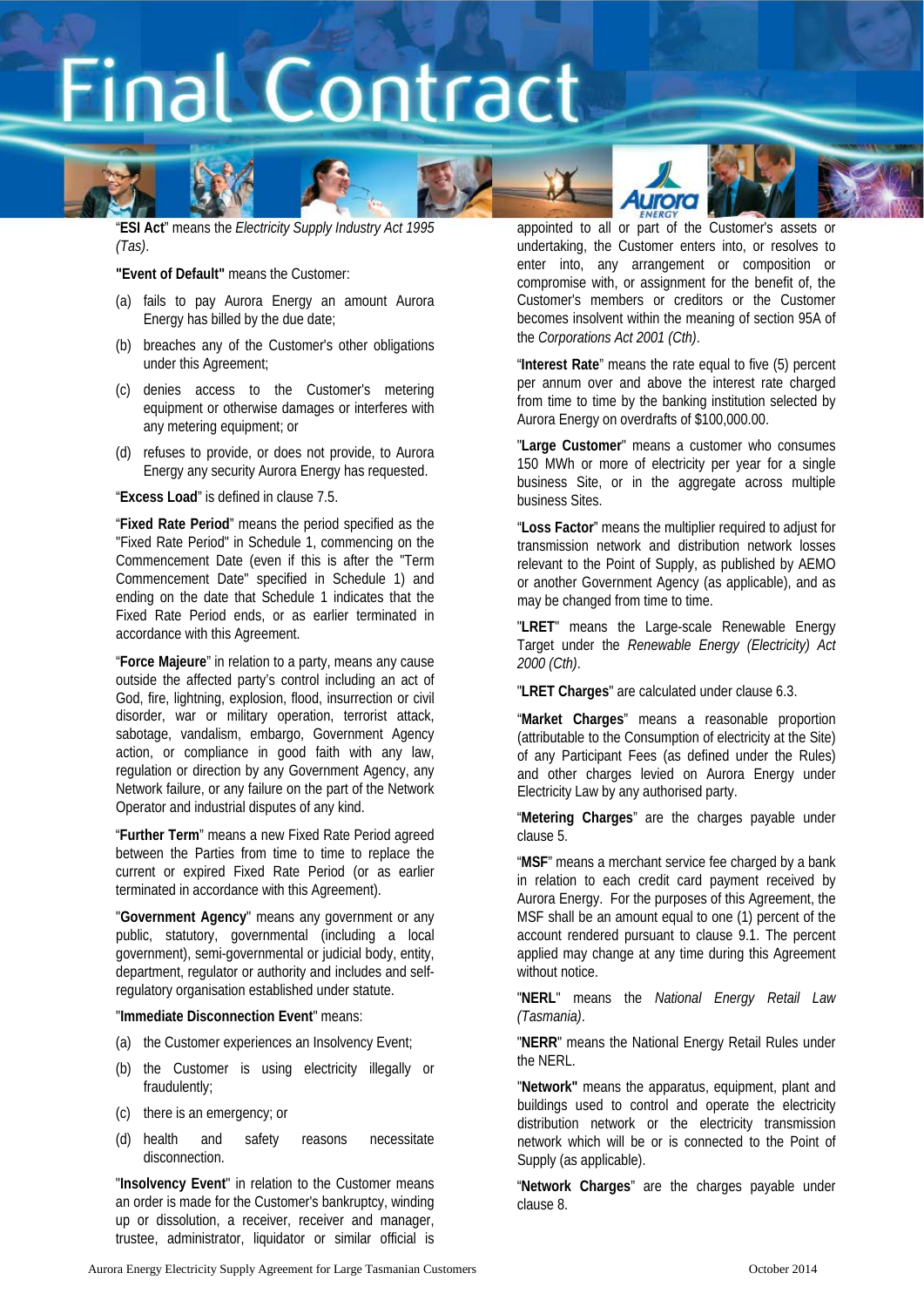



"**Network Operator**" means the entity, including its employees, representatives, contractors or agents, that controls and operates the Network at the Point of Supply.

"**Other Environmental Charges**" are calculated under claus[e 6.5.](#page-5-3)

"**Parties**" means Aurora Energy and Customer and **"Party"** means any one or both of the Parties, as the context requires.

**"Personal Information"** means any personal information coming within the definitions of that term defined in the Privacy Legislation.

"**Point of Supply**" means the point of connection between the assets of the Network Operator and the Customer's mains at a Site.

**"Privacy Policy"** means Aurora Energy's privacy policy which is available from Aurora Energy's website at [www.auroraenergy.com.au.](http://www.auroraenergy.com.au/)

### **"Privacy Legislation"** means**:**

- (a) the *Privacy Act 1988 (Cth)*;
- (b) the *Personal Information Protection Act 2004 (Tas)*;
- (c) any legislation (to the extent that such legislation applies to Aurora Energy or the Customer or any other recipient of Personal Information) from time to time in force in any Australian jurisdiction (which includes the Commonwealth of Australia and any State or Territory of Australia) or non-Australian jurisdiction (to the extent that Aurora Energy, the Customer, or any Personal Information of the Customer is subject to the laws of that jurisdiction) affecting privacy, Personal Information or the collection, handling, storage, processing, use or disclosure of data; and
- (d) any ancillary rules, guidelines, orders, directions, directives, codes of conduct or other instruments made or issued thereunder, as amended from time to time.

### "**Reconciliation Date**" means:

- (a) each anniversary of the Commencement Date;
- (b) the expiry or termination of the Fixed Rate Period or the then current Further Term (whichever is relevant); and
- (c) any other date determined by Aurora Energy to be a "Reconciliation Date".

"**Reconciliation Period**" means the period from the Commencement Date to the first Reconciliation Date and each subsequent period between one Reconciliation Date and the next Reconciliation Date.

"**Responsible**" in respect of the Site means financially responsible in the National Electricity Market for electricity supplied to the Site, and "**Responsibility**" has an equivalent meaning.

rora

**"Rules"** means the National Electricity Rules under the *National Electricity (Tasmania) Law* as published by the AEMC from time to time (as applicable).

"**Site**" means each premises listed in Schedule 1. 'List of sites under this agreement' (in respect of which each National Metering Identifier (NMI) is regarded as a separate Site).

"**Spot Price**" means the wholesale electricity price in the National Electricity Market for the Regional Reference Node (as defined by the Rules) attributable to the Site.

"**SRES**" means the Small-scale Renewable Energy Scheme under the *Renewable Energy (Electricity) Act 2000 (Cth)*.

"**SRES Charges**" are calculated under clause [6.4.](#page-5-4)

"**SRES Costs**" means the proportion of costs incurred by Aurora Energy relating to the acquisition of sufficient Small-scale Technology Certificates by Aurora Energy, or the payment of the Small-scale Technology Shortfall Charge by Aurora Energy, required to satisfy Aurora Energy's liability under SRES, which are attributable to the Customer's electricity consumption under this Agreement.

"**Total Contracted Volume**" means the quantity per annum of electricity to be supplied to the Customer as specified in Schedule 1.

- 1.2 In this Agreement unless the contrary intention appears:
	- (a) all dollar amounts are expressed in Australian dollars;
	- (b) if a period of time is specified and dates from a given day or the day of an act or event, it is to be calculated exclusive of that day;
	- (c) a reference to a day is to be interpreted as the period of time commencing at midnight and ending 24 hours later;
	- (d) wherever "include", "for example" or any form of those words or similar expressions is used, it must be constructed as if it were followed by "(without being limited to)";
	- (e) a reference to a body includes that body's successors and permitted assigns; and
	- (f) a reference to a statute includes all regulations and amendments to that statute and any statute passed in substitution for it or incorporating any of its provisions to the extent that they are incorporated.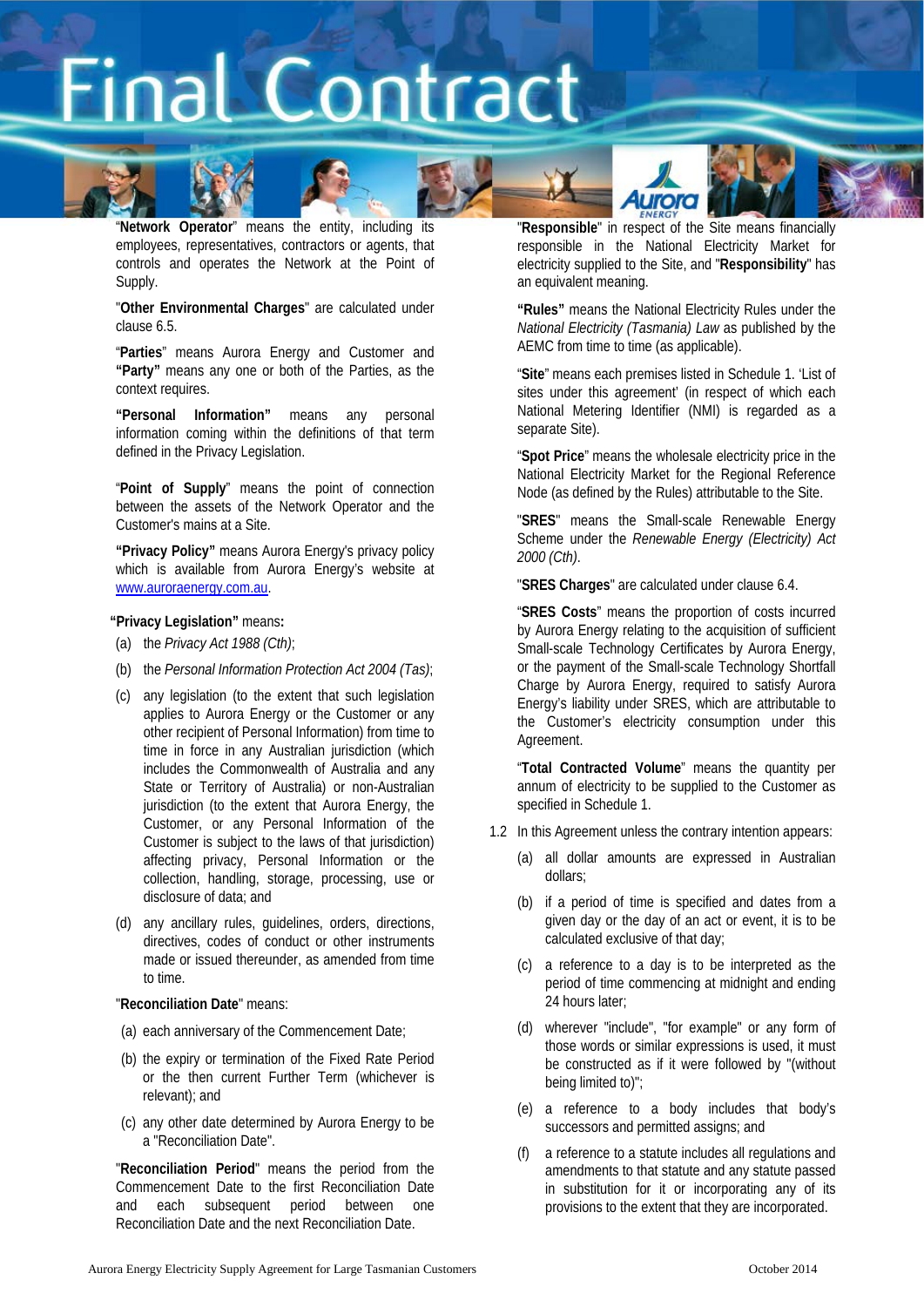





### **2 SUPPLY OF ELECTRICITY**

- <span id="page-3-0"></span>2.1 Prior to any supply of electricity under this Agreement:
	- (a) all necessary Connection Services to the Site must have been arranged and provided, and the Customer must have a connection contract in place with the relevant Network Operator;
	- (b) all necessary metering equipment must have been installed (and, if necessary, upgraded) at the Point of Supply, there must be safe and unhindered access to the metering equipment, and metering services providers must have been engaged;
	- (c) interval data must be available to Aurora Energy after an interval meter has been installed at the Point of Supply (or elsewhere as agreed between the Parties);
	- (d) Aurora Energy must be satisfied that the Customer has a satisfactory credit rating or the ability to meet its payment obligations under this Agreement;
	- (e) the Customer must have provided any requested security;
	- (f) there must not be any outstanding payments owed by the Customer to Aurora Energy; and
	- (g) Aurora Energy must be satisfied that the Customer is a Large Customer.
- 2.2 Aurora Energy may, by notice to the Customer, terminate the Agreement before the Commencement Date if it is not satisfied that the Customer has a satisfactory credit rating or has not provided requested security and in such circumstances:
	- (a) the Agreement will end on the date specified in the notice; and
	- (b) Aurora Energy may charge an Early Termination Fee (if Aurora Energy has the exposure as contemplated in the definition of that term), but neither Party will otherwise have any liability to the other in respect of such termination.
- 2.3 The preconditions in clause [2.1](#page-3-0) are for the benefit of Aurora Energy and may only be waived by Aurora Energy. If the Commencement Date occurs before all the preconditions in clause [2.1](#page-3-0) are satisfied, Aurora Energy may still require those conditions to be satisfied after the Commencement Date. Unless Aurora Energy expressly states otherwise, any waiver of the preconditions by Aurora Energy is only a waiver of Aurora Energy's rights to have those preconditions satisfied before the Commencement Date, rather than a waiver of Aurora Energy's rights to have them satisfied at all.

2.4 Aurora Energy agrees to sell electricity to the Customer and the Customer agrees to purchase electricity up to the Total Contracted Volume from Aurora Energy at the Point of Supply on the terms and conditions of this Agreement.

rora

- 2.5 The Customer acknowledges that it is not contracting with Aurora Energy as a Network Operator and accordingly (subject to the *Competition and Consumer Act 2010 (Cth)*):
	- (a) Aurora Energy assumes no responsibility to the Customer for the quality and quantity of electricity provided; and
	- (b) the Customer agrees that Aurora Energy is not liable to the Customer under this Agreement or to any person claiming through the Customer for any costs, expenses, losses, damages, or claims for any partial or total failure or defect in the supply of electricity to the Site and any such warranty is expressly excluded, to the full extent permitted by law.
- 2.6 The Customer acknowledges that the physical delivery of electricity to the Site is made by the Network Operator and for that reason the Customer agrees that the quality and quantity of electricity supply can be addressed more appropriately in the connection contract it has with the Network Operator.

### **3 CUSTOMER'S OBLIGATIONS**

- 3.1 The Customer must ensure that the Site is and remains physically connected to the Network and that the Customer is able to take the electricity purchased under this Agreement.
- 3.2 The Customer must sign any forms or other documents necessary to effect registration of Aurora Energy as the Customer's chosen retailer under the Rules.
- <span id="page-3-2"></span>3.3 The Customer:
	- (a) warrants that the Customer is, and will remain at all times during this Agreement, a Large Customer; and
	- (b) must advise Aurora Energy promptly if the Customer ceases to be, or anticipates it will cease to be, a Large Customer.

### <span id="page-3-3"></span>**4 CHARGES**

- <span id="page-3-1"></span>4.1 The Customer shall pay Aurora Energy:
	- (a) the Electricity Charges, which are to be calculated by multiplying the Consumption during the relevant Billing Period by the following applicable rates:
		- (i) during the Fixed Rate Period, the rates specified as "Electricity Charges" in Schedule 1 (as applicable to Peak or Off-Peak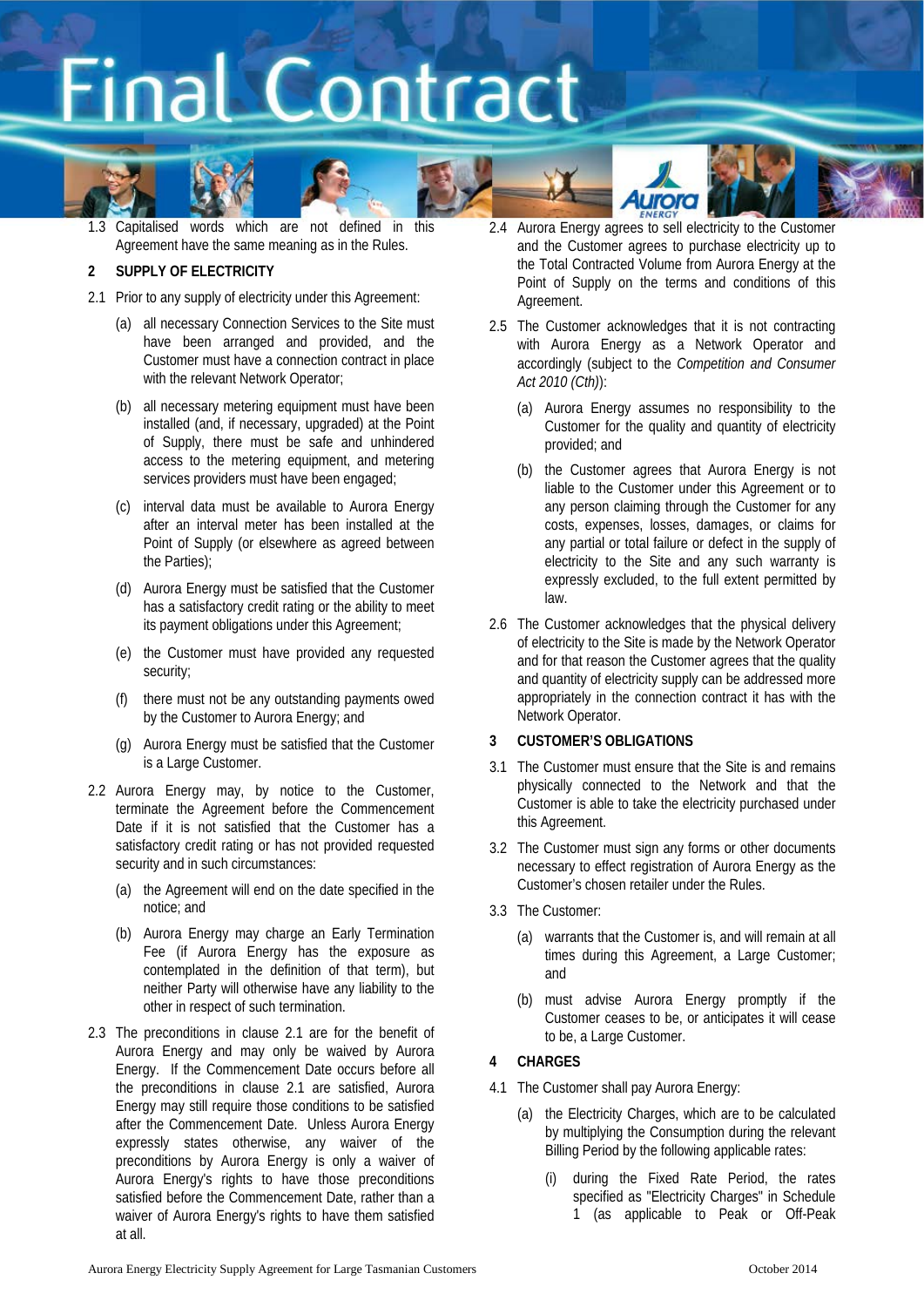











Consumption respectively, as those periods are defined in Schedule 1);

- (ii) during the Further Term, the relevant electricity consumption rates specified in the communications from Aurora Energy in relation to the Further Term; and
- (iii) after the Fixed Rate Period or the then current Further Term (whichever is relevant), the relevant Default Rate;
- (b) the Metering Charges;
- (c) the Network Charges;
- (d) the Market Charges;
- (e) the Environmental Charges;
- (f) any other charges permitted by this Agreement; and
- (g) any goods and services tax attributable to the supplies made to the Customer under this Agreement as reasonably determined by Aurora Energy.
- 4.2 Market Charges, SRES Charges, Other Environmental Charges, Network Charges, Loss Factor and Metering Charges may change at any time without notice to the Customer. Any amounts for such charges are set out in Schedule 1 are estimates only.
- <span id="page-4-2"></span><span id="page-4-1"></span>4.3 If after the Agreement is offered to the Customer
	- (a) any tax, levy or duty is imposed or passed on to Aurora Energy by any Government Agency, including, without limitation, goods and services tax, sales tax, production tax, energy tax, carbon tax, environmental tax or any similar tax, levy or duty, of similar purpose or effect;
	- (b) Aurora Energy incurs any liability, cost or reduction in benefit due to or arising from the introduction of a new Electricity Law, a change to an Electricity Law or a change to the interpretation of an Electricity Law;
	- (c) any renewable, carbon or other environmental fee or charge is imposed or passed on to Aurora Energy by any Government Agency, generator, Network Operator or other third party;
	- (d) any cost, levy, fee or charge is imposed on Aurora Energy in connection with acquiring electricity, including costs passed on to Aurora Energy by any third party under a contract to hedge the wholesale price of electricity in order to reflect matters in the nature of those described in clauses [4.3\(a\),](#page-4-1) [4.3\(b\)](#page-4-2) or [4.3\(c\)](#page-4-3) being imposed or passed on to that third party,

<span id="page-4-3"></span>Aurora Energy shall be entitled to pass on to and recover from the Customer an amount which Aurora

Energy reasonably determines represents the tax, levy, duty, cost, fee or charge applicable to the Customer's Consumption under this Agreement that is not being recovered via the charges listed pursuant to claus[e 4.1.](#page-3-1)

- 4.4 If the metering equipment at the Site malfunctions or metering data is not available for any reason, the Customer's Consumption will be substituted in accordance with the procedure set by AEMO under the Rules.
- 4.5 For the avoidance of doubt, unless otherwise expressly stated, all prices stated in Schedule 1 are exclusive of GST and GST will be recoverable from the Customer in addition to those prices.
- 4.6 At any time during this Agreement Aurora Energy may determine to pass on to the Customer an amount equal to the MSF when the Customer makes a payment under this Agreement using a credit card.

### <span id="page-4-0"></span>**5 METERING AND METERING CHARGES**

- 5.1 Unless otherwise agreed with the Customer, Aurora Energy agrees to arrange:
	- (a) for an interval meter and associated metering equipment required by the Rules to:
		- (i) be installed at the Point of Supply, or elsewhere as agreed between the Parties; and
		- (ii) be maintained in accordance with the Code or the Rules as relevant; and
	- (b) for data from the metering equipment to be collected and forwarded as required by the Rules or as requested by the Customer consistent with the Rules.
- 5.2 The Customer agrees to pay or reimburse Aurora Energy for all costs in relation to the provision of metering services set out in this clause [5](#page-4-0) at the rates levied on Aurora Energy by a third party metering provider or metering data providers.
- 5.3 The Customer agrees to co-operate with Aurora Energy in relation to all reasonable requirements relating to the metering equipment's installation, maintenance and data reading.
- 5.4 The Customer acknowledges that the metering equipment supplied by or on behalf of Aurora Energy remains the property of the person supplying it.
- 5.5 The Customer agrees to report any damage to the metering equipment immediately by written notice to Aurora Energy specifying which meter has been damaged.
- 5.6 The Customer agrees to be bound by the outcome of procedures under the Rules in relation to metering data.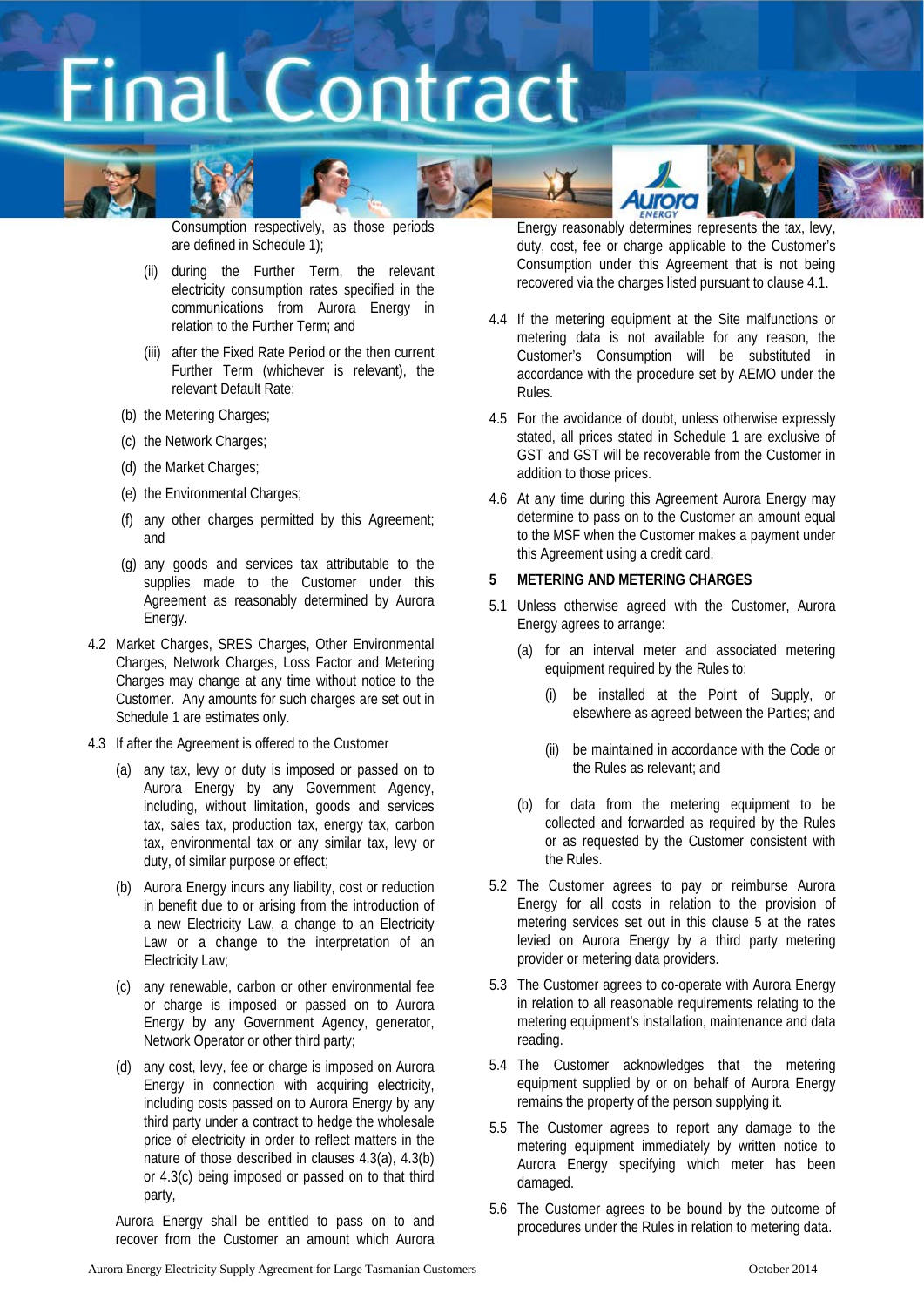



5.7 The Customer may request Aurora Energy to arrange a pulse output function to be emitted from the interval meter installed at the Point of Supply for the purpose of, inter alia, monitoring the Customer's Total Contracted Volume. Where the Customer has elected for a pulse output function to be emitted from its interval meter pursuant to this clause, it agrees that Aurora Energy (or a third party metering provider where Aurora Energy does not provide the metering services) is not liable to the Customer for any loss, liability or expense which the Customer may suffer or incur as a result of the pulse output failure, including inconsistent emission frequencies or error in pulse outputs being emitted from the interval meter installed at the Point of Supply.

### <span id="page-5-0"></span>**6 ENVIRONMENTAL CHARGES**

- 6.1 This clause [6](#page-5-0) applies in respect of the supply of electricity to the extent that Aurora Energy's acquisitions of electricity for supply to the Customer at the Site are not exempt from liability under the relevant Environmental Scheme.
- 6.2 Environmental Charges are LRET Charges, SRES Charges and Other Environmental Schemes Charges, calculated under this clause [6.](#page-5-0)
- <span id="page-5-2"></span>6.3 LRET Charges are to be calculated by multiplying the Consumption during the relevant Billing Period by the following applicable rates:
	- (a) during the Fixed Rate Period, the relevant LRET Rate set out in Schedule 1;
	- (b) during the Further Term, the relevant LRET Rate specified in the communications from Aurora Energy in relation to the Further Term; and
	- (c) after the Fixed Rate Period or the then current Further Term, the relevant Default Rate.
- <span id="page-5-4"></span>6.4 SRES Charges are calculated by multiplying the Consumption during the relevant Billing Period by such rate that Aurora Energy considers reasonable in order to recover its SRES Costs, as that rate may be amended by Aurora Energy from time to time.
- <span id="page-5-3"></span>6.5 Other Environmental Charges (if any) are such charges that Aurora Energy considers reasonable in order to recover its costs of complying with any Environmental Schemes other than LRET and SRES (whether those schemes were in existence before or after the Agreement Commencement Date).

### <span id="page-5-5"></span>**7 LOAD VARIATION**

- 7.1 Aurora Energy accepts that the Customer's demand for energy is variable to the extent permitted by virtue of this claus[e 7.](#page-5-5)
- 7.2 A load variation of -15% to +15% of the Total Contracted Volume is allowed for the duration of the Fixed Rate Period and any applicable Further Term.

7.3 Aurora Energy may conduct a reconciliation for the Site of the actual Consumption at the Site during the Reconciliation Period against the Total Contracted Volume on each Reconciliation Date. In the case of the Reconciliation Period being less than a 12 month period, the Total Contracted Volume shall be apportioned across the relevant time period in a manner which reasonably reflects the average monthly consumption for the Site during the particular months comprising the relevant time period.

**Aurora** 

- 7.4 If actual Consumption across all Sites is between 85% and 115% of the Total Contracted Volume then no additional amount will be payable by the Customer under this clause [7](#page-5-5) (and for the avoidance of doubt the Customer will be charged for actual Consumption at the rates applicable for the Fixed Rate Period or the then current Further Term (whichever is relevant).
- <span id="page-5-1"></span>7.5 If the Consumption across all Sites in a Reconciliation Period exceeds 115% of the Total Contracted Volume, the load in excess of the 115% of the Total Contracted Volume ("**Excess Load**") will be charged at the rates specified in Schedule 1 for "Electricity Charges" and "Environmental Charges" unless clause [7.6](#page-5-6) or [7.7](#page-5-7) applies.
- <span id="page-5-6"></span>7.6 If, during a Reconciliation Period, Aurora Energy is exposed to Spot Prices that, in Aurora Energy's opinion and taken overall, do not support the rates specified in Schedule 1 for "Electricity Charges", Aurora Energy may charge the Excess Load or any part of it at a rate which is calculated as the relevant Spot Price plus a reasonable margin (such margin to be determined by Aurora Energy). If Aurora Energy does so, Aurora Energy will make due adjustment (by credit to the Customer) for any periods in which the Spot Price is less than \$0 (after deducting a reasonable margin determined by Aurora Energy).
- <span id="page-5-7"></span>7.7 If, during a Reconciliation Period Aurora Energy is unable to source Environmental Products at a price that, in Aurora Energy's opinion and taken overall, supports the rates specified in Schedule 1 for "Environmental Charges", Aurora Energy may charge the Excess Load or any part of it at the relevant Default Rates for Environmental Charges.
- <span id="page-5-8"></span>7.8 If, during a Reconciliation Period, the Consumption for the Site is below 85% of the Total Contracted Volume, the Customer shall pay for the under Consumption to 85% of the Total Contracted Volume at the rates specified for "Electricity Charges" and "Environmental Charges" in Schedule 1. The Electricity Charge rates for Peak and Off Peak will be applied based on historical data. Where no historical data is available, Aurora Energy will determine, at its discretion, the proportions of the under Consumption to be applied to the Peak and Off Peak rates.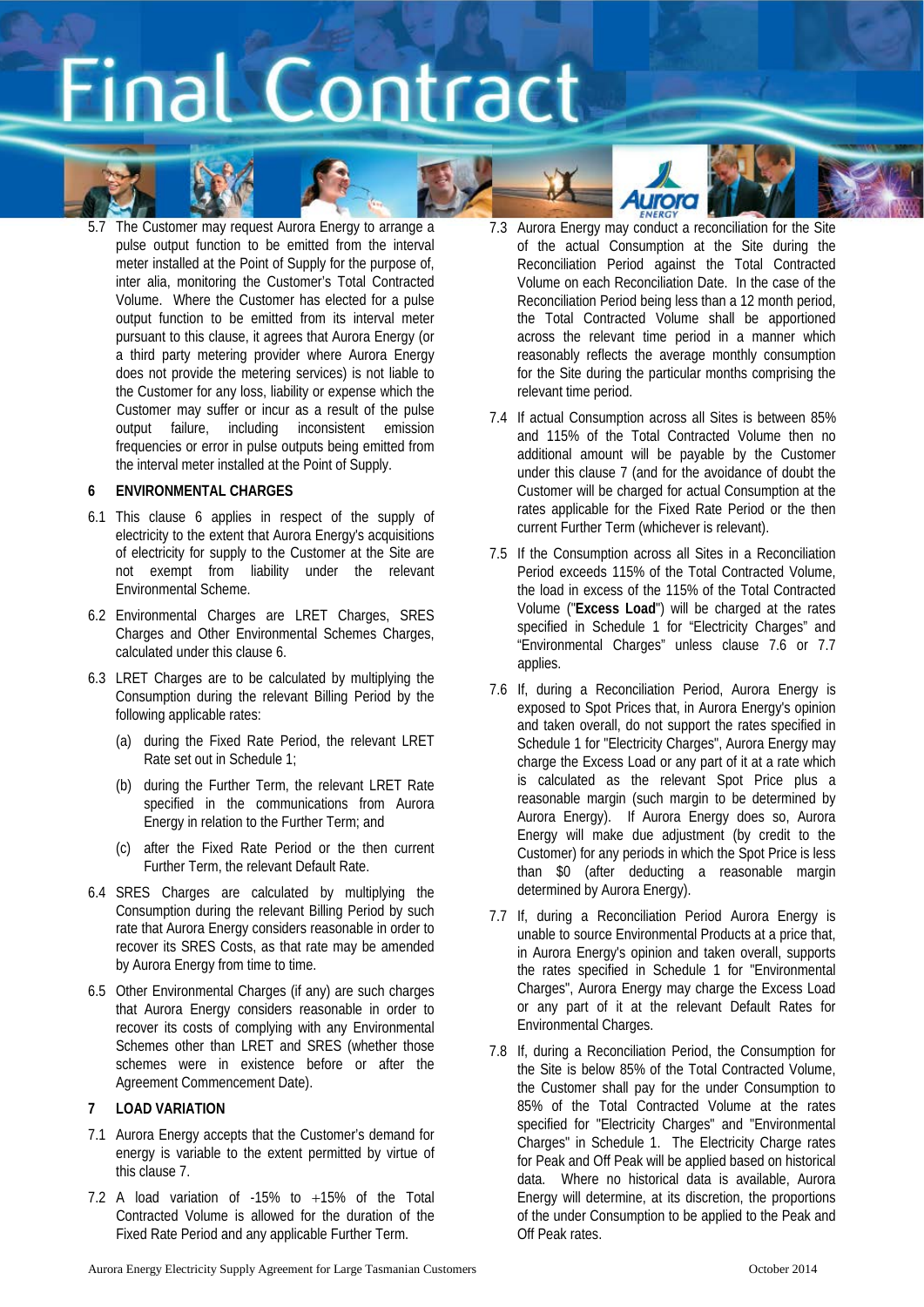











7.9 In the event that an amount is owing under clause [7.5,](#page-5-1) [7.8,](#page-5-8) [7.7](#page-5-7) or [7.8,](#page-5-8) Aurora Energy will issue an account to the Customer for the amount calculated pursuant to this clause [7](#page-5-5) and the Customer will pay the account in full within fourteen (14) days after the said account is issued pursuant to this clause ("**Payment Date"**). Payment must be made to Aurora Energy without deduction or set off. Any amounts unpaid by the Payment Date bear interest at the Interest Rate capitalising monthly on the last day of the month.

7.10 This claus[e 7](#page-5-5) will survive termination.

### <span id="page-6-1"></span>**8 NETWORK CHARGES**

8.1 Customer agrees to pay or reimburse Aurora Energy all charges payable to the Network Operator by Aurora Energy in respect of the Site(s) including, without limitation, any costs of connecting the Site to the Network and use of the Network.

### <span id="page-6-3"></span>**9 PAYMENT**

- <span id="page-6-0"></span>9.1 Aurora Energy will issue accounts to the Customer at the end of each Billing Period for all charges due under this Agreement and the Customer will pay the account in full by the date specified in Schedule 1 or such later date as may be specified in the account ("**Due Date**"). Any amounts unpaid by the Due Date bear interest at the Interest Rate capitalising monthly on the last day of the month.
- <span id="page-6-2"></span>9.2 If the Customer disputes an invoice it shall pay by the Due Date, at its election:
	- (a) the amount on the invoice; or
	- (b) where at least three (3) invoices have previously been issued by Aurora Energy under this Agreement, the average amount payable under the last 3 invoices issued.
- 9.3 The Parties shall deal with any disputes contemplated by clause [9.2](#page-6-2) in accordance with the procedure specified at clause [20.](#page-9-0) Following the resolution of the dispute, the Customer must pay immediately pay any amounts determined to be payable by the Customer.
- 9.4 If a Party ("**first Party**") becomes aware that the other Party has made an error in an amount invoiced or paid under this Agreement:
	- (a) the first Party shall notify the other Party within seven (7) days of becoming aware of that fact; and
	- (b) Aurora Energy shall credit or debit the Customer's next account with the amount necessary to rectify the error.
- 9.5 For the avoidance of doubt should meter data for the Site(s) be replaced, amended or changed in accordance with the Rules, Aurora Energy will issue a new account

to reflect the new data, and the Customer will pay the account under this claus[e 9.](#page-6-3)

### **10 EVENT OF DEFAULT**

- <span id="page-6-4"></span>10.1 If there is an Event of Default, Aurora Energy may give the Customer notice which:
	- (a) details the Event of Default which has occurred; and
	- (b) provides the Customer with ten (10) Business Days' notice to rectify the Event of Default.
- <span id="page-6-5"></span>10.2 If the Event of Default is not rectified as required by the notice in clause [10.1,](#page-6-4) Aurora Energy may do either or both of the following:
	- (a) request the Network Operator to disconnect any or all of the Customer's Sites;
	- (b) terminate the Fixed Rate Period (or Further Term as applicable) under clause [13.4.](#page-7-0)

### <span id="page-6-6"></span>**11 DISCONNECTION**

- 11.1 Aurora Energy may arrange disconnection of any or all of the Customer's Sites:
	- (a) in accordance with clauses  $10.2(a)$ ,  $13.5(b)$  or  $13.6$ ;
	- (b) immediately upon the occurrence of an Immediate Disconnection Event; or
	- (c) if there are other grounds under the Electricity Law on which disconnection is permitted.
- 11.2 The Customer may request disconnection of a Site and if it does so, Aurora Energy will arrange disconnection as requested.
- 11.3 The Network Operator may also disconnect the Customer's Site.
- 11.4 The Customer must co-operate with and assist the Network Operator's and Aurora Energy's personnel in respect of any disconnection.
- 11.5 Disconnection of one or more Sites does not, of itself, automatically end the Fixed Rate Period (or Further Term as applicable) or the Agreement.

### **12 RECONNECTION**

- 12.1 Where the Customer's Site has been disconnected under clause [11](#page-6-6) and the Fixed Rate Period (or Further Term as applicable) with respect to that Site has not ended (including because Aurora Energy has not exercised a right of termination under claus[e 13.4\)](#page-7-0), if the Customer:
	- (a) rectifies the Event of Default or Immediate Disconnection Event as required by Aurora Energy; and
	- (b) pays any relevant charges including any connection or reconnection fees charged by the Network Operator,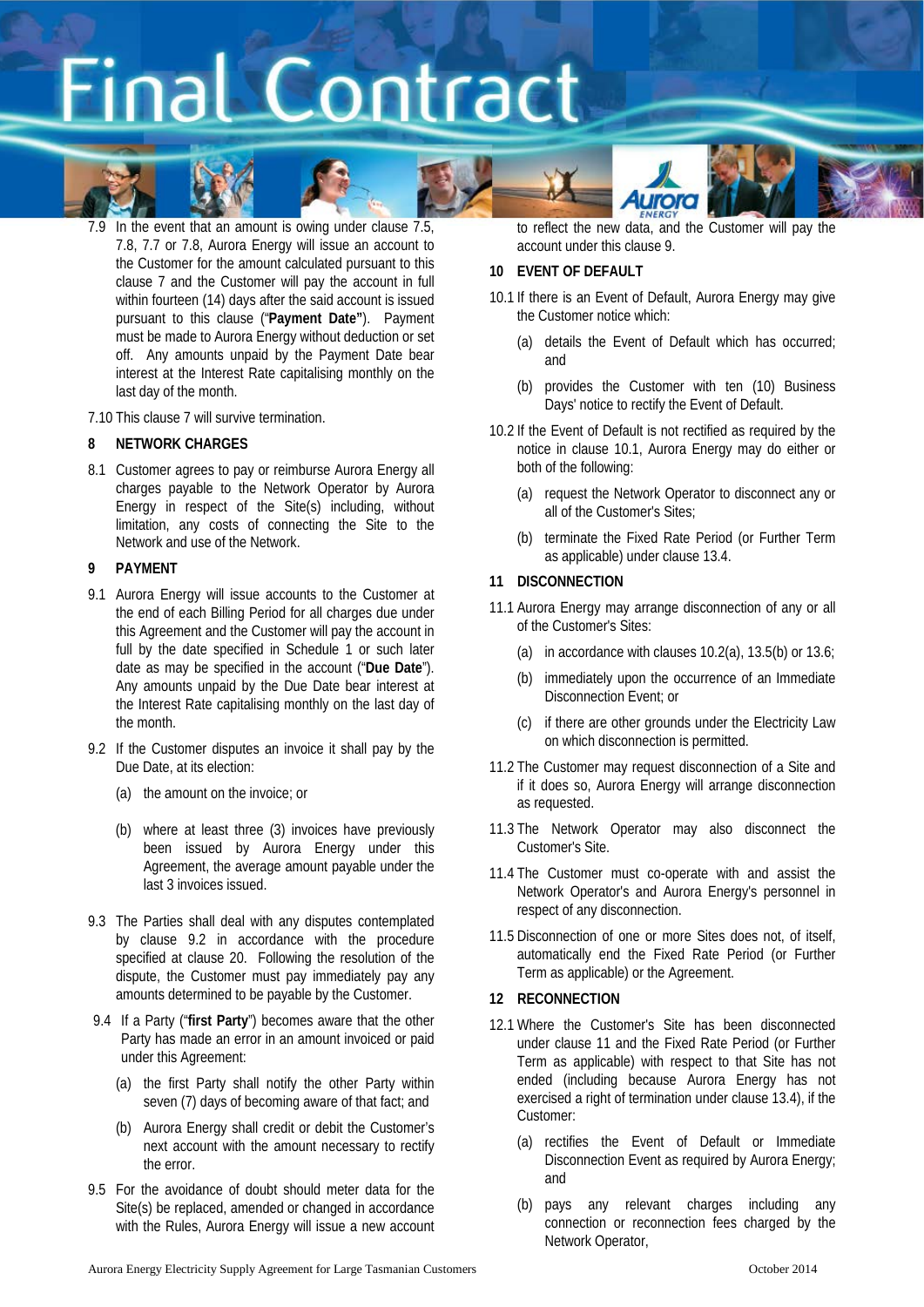



Aurora Energy will, if requested by the Customer, arrange for the Customer's Site to be reconnected.

### **13 TERM AND TERMINATION**

- 13.1 This Agreement shall commence on the Agreement Commencement Date and continues in full force and effect until the Agreement End Date (save for accrued obligations, such as the obligation of the Customer to pay for electricity supplied until the Agreement End Date, which continue after the Agreement End Date until fulfilled).
- <span id="page-7-5"></span>13.2 If at the end of the Fixed Rate Period or then current Further Term (whichever is relevant) the Customer (or another person) continues to consume electricity at the Site and Aurora Energy:
	- (a) remains Responsible for the Site; and
	- (b) has not entered into a new contract for the Site (with the Customer or another person) under which sale of electricity to the Site has commenced,

the Customer will be responsible for all charges in relation to electricity consumed at the Site, on the basis of the Default Rate, from the day after the date the Fixed Rate Period (or Further Term as applicable) ends until the Agreement End Date.

- 13.3 The Customer may terminate this Agreement at any time prior to the expiry of the Fixed Rate Period or Further Term as applicable (including, for the avoidance of doubt, prior to the Commencement Date) by providing Aurora Energy with at least thirty (30) Business Days' written notice. If the Customer does so, clause [13.5](#page-7-3) will apply.
- <span id="page-7-0"></span>13.4 Aurora Energy may terminate this Agreement at any time prior to the expiry of the Fixed Rate Period or Further Term (as applicable) by notice to the Customer if:
	- (a) an Event of Default occurs which is not rectified in accordance with a notice under clause [10.1;](#page-6-4)
	- (b) the Customer experiences an Insolvency Event;
	- (c) the Customer is using electricity illegally or fraudulently;
	- (d) the Customer requests disconnection of the Customer's Site and that Site remains disconnected for thirty (30) days;
	- (e) the Customer ceases to be a Large Customer in breach of the warranty under clause [3.3\(a\),](#page-3-2) gives a notice to Aurora Energy under clause [3.3\(b\)](#page-3-3) or Aurora Energy reasonably believes that the Customer will breach the warranty under clause [3.3\(a\)](#page-3-2) reasonably soon;
	- (f) the Customer transfers the Site to another retailer; or

(g) a force majeure event under clause [14](#page-7-4) affects Aurora Energy for a continuous period of at least 6 months.

If Aurora Energy does so, claus[e 13.5](#page-7-3) will apply.

- <span id="page-7-3"></span><span id="page-7-1"></span>13.5 If the Fixed Rate Period or then current Further Term (whichever is relevant) is terminated by the Customer under clause [13.3](#page-7-5) or by Aurora Energy under clause [13.4,](#page-7-0) the Customer acknowledges:
	- (a) the Customer must pay Aurora Energy the Early Termination Fee;
	- (b) Aurora Energy may disconnect the Customer's Sites;
	- (c) this Agreement will end on the Agreement End Date relevant to each Site; and
	- (d) any supply of electricity between the end of the Fixed Rate Period or the then current Further Term (whichever is relevant) and the Agreement End Date will be charged at the Default Rate.
- <span id="page-7-2"></span>13.6 Either Party may terminate this Agreement following the expiry of the Fixed Rate Period or the then current Further Term (whichever is relevant):
	- (a) by providing the other Party with thirty (30) Business Days' written notice of its intent to do so; or
	- (b) immediately if there is an Immediate Disconnection Event,

following which Aurora Energy may request the Network Operator to disconnect the Customer's Sites. The effective date of such termination for each Site will be the Agreement End Date for that Site.

13.7 The Customer is also obliged to pay Aurora Energy any amounts owing up to the Agreement End Date, including connection, reconnection, disconnection fees and any cost of collection of any outstanding debt not paid in full. The obligation to pay these amounts must be done so in accordance with terms specified in clause [9.1.](#page-6-0)

### <span id="page-7-4"></span>**14 LIABILITY**

- <span id="page-7-6"></span>14.1 Consumer protection legislation implies terms into contracts for the supply of certain services that cannot be excluded ("**Implied Terms**") but permits a supplier to limit its liability in respect of those Implied Terms in certain circumstances. Aurora Energy's liability for breach of an Implied Term applying to the services to be provided under this Agreement is limited at Aurora Energy's option to one of the following remedies:
	- (a) the supplying of the services again; or
	- (b) the payment of the cost of having the services supplied again.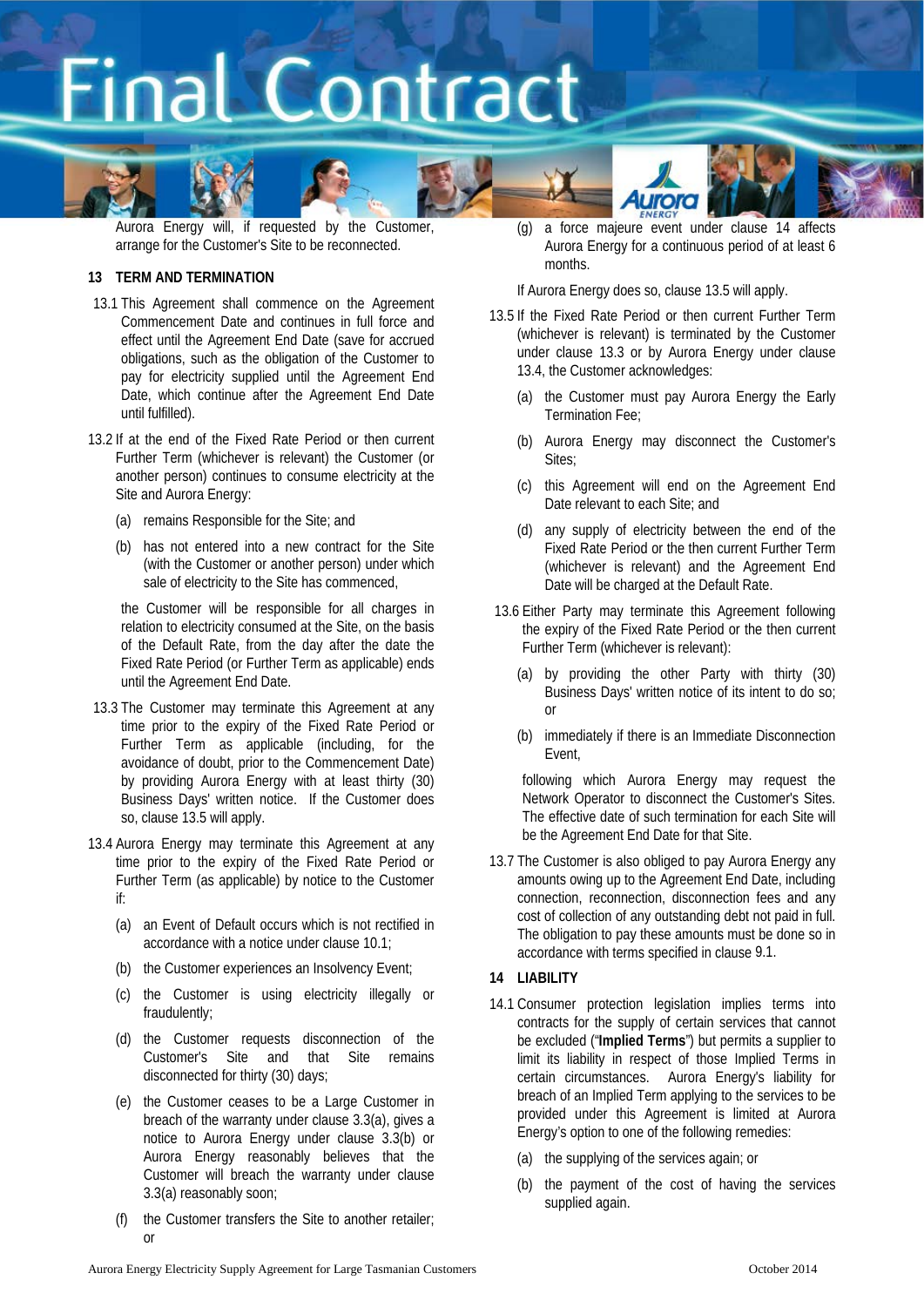







- (a) any Implied Terms, but subject to the limit set out in claus[e 14.1](#page-7-6) above; and
- (b) the express terms of this Agreement,

and all other terms, conditions or warranties implied by law (including statute), custom or usage are excluded to the fullest extent permitted by law.

- 14.3 Subject to this claus[e 14:](#page-7-4)
	- (a) Aurora Energy is not liable for any loss of profits, business or anticipated savings, or for any indirect or consequential loss, arising out of or in connection with Aurora Energy's performance (including any breach) of this agreement, whether in contract, tort (including negligence) or otherwise;
	- (b) any liability Aurora Energy has to the Customer arising out of or in connection with Aurora Energy's performance (including any breach) of this agreement, whether in contract, tort (including negligence) or otherwise is limited to an aggregate amount of \$250,000 in respect of all claims relating to events occurring in a calendar year and is reduced to the extent that the Customer caused or contributed to the breach;
	- (c) Aurora Energy will not be liable to the Customer for any loss or damage suffered by the Customer which results from disconnection of the Point of Supply in accordance with this Agreement; and
	- (d) full details of any claim by the Customer must have been given by the Customer to Aurora Energy within twelve (12) months of the occurrence giving rise to the claim.

### **15 FORCE MAJEURE**

- 15.1 An obligation of a Party under this Agreement, other than:
	- (a) the Customer's obligation to pay money, as outlined in clause [9;](#page-6-3) or
	- (b) the Customer's obligation to provide security if requested by Aurora Energy, as outlined in clause  $19<sup>°</sup>$

shall be suspended during the time and to the extent that the Party is prevented from or delayed in complying with that obligation by Force Majeure, provided that Party complies with its obligations under clause [15.2](#page-8-0) in respect of that Force Majeure.

<span id="page-8-0"></span>15.2 A Party affected by Force Majeure must give to the other Party particulars of the Force Majeure and take reasonable steps to promptly remove or mitigate the relevant Force Majeure, except that the Party will not be

obliged to settle a strike, lockout, boycott or other industrial dispute.

### <span id="page-8-1"></span>**16 CONFIDENTIALITY**

- 16.1 Unless otherwise specifically provided for under this Agreement, all commercially sensitive information exchanged under this Agreement is strictly confidential between the Parties and must not be disclosed to any other person except:
	- (a) with the consent of the Party who supplied the information; or
	- (b) if required by law, or any Government Agency having jurisdiction over either Party or this Agreement, or in connection with legal proceedings relating to this Agreement; or
	- (c) if the information is generally and publicly available other than as a result of breach of confidentiality by the person receiving the information.

This clause [16](#page-8-1) shall survive termination of the Agreement.

### <span id="page-8-2"></span>**17 PRIVACY**

17.1 Permitted processing of Personal Information

- (a) Aurora Energy must use reasonable efforts to handle Personal Information held in connection with this Agreement only to the extent necessary to fulfil its obligations under this Agreement.
- (b) Aurora Energy undertakes to use all reasonable efforts to comply with:
	- the Privacy Legislation in relation to Personal Information it holds in connection with this Agreement; and
	- (ii) in accordance with any privacy policies or statements issued by Aurora Energy from time to time in relation to Personal Information.
- (c) The obligations of this clause [17](#page-8-2) (Privacy) apply notwithstanding any permitted processing of Confidential information in accordance with the terms of this Agreement.
- (d) In order for Aurora Energy to fulfil its obligations under this claus[e 17,](#page-8-2) the Customer:
	- (i) warrants that, in relation to Personal Information the Customer discloses to Aurora Energy, the Customer has the authority to disclose such Personal Information;
	- (ii) will ensure that any individual to which Personal Information disclosed by the Customer to Aurora Energy relates is notified of matters contained in Aurora Energy's privacy policies, statements or privacy consents issued by Aurora Energy from time

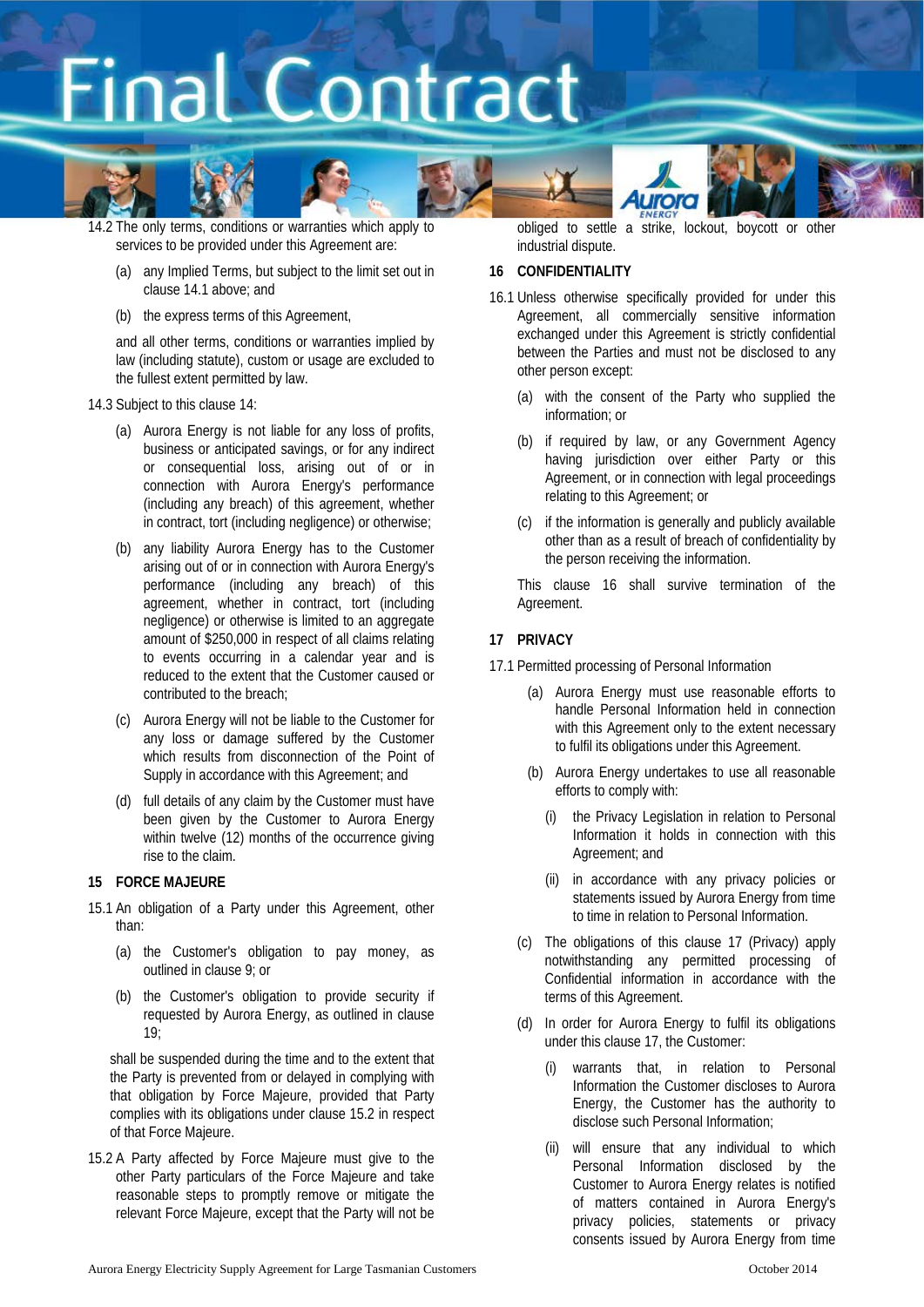



to time and will promptly give copies of those policies, statements or privacy consents to individuals as directed by Aurora Energy from time to time;

- (iii) otherwise take all reasonable steps to ensure that Aurora Energy does not breach relevant Privacy Legislation in its handling of Personal Information disclosed in connection with this Agreement; and
- (iv) the Customer undertakes to take all reasonable action directed by Aurora Energy to facilitate Aurora Energy's compliance with its obligations under this clause and the Privacy Legislation in connection with this Agreement.

### **18 WARRANTIES AND COVENANTS**

18.1 Each Party represents and warrants to the other Party:

- (a) that execution of and performance of that Party's obligations under this Agreement will not amount to a breach of any contractual or other obligation owed by that Party to a third party; and
- (b) that the execution of and performance of that Party's obligations under this Agreement have been duly authorised by all necessary or appropriate actions of that Party.

### <span id="page-9-1"></span>**19 SECURITY**

- 19.1 Aurora Energy will conduct credit assessments on the Customer prior to the execution of this Agreement and during the term of the Agreement. If:
	- (a) in the opinion of Aurora Energy the Customer's credit position is materially weaker than as at the Agreement Commencement Date; or
	- (b) the Customer does not comply with the terms of payment under clause [9](#page-6-3) of this Agreement (including claus[e 9.2](#page-6-2) in the event of a dispute); or
	- (c) Aurora Energy becomes aware, through credit reporting bodies; of a risk to Aurora Energy's financial portfolio,

the Customer, if requested, must provide security to Aurora Energy in respect of the Customer's payment obligations contained in this Agreement.

- 19.2 For the purposes of this clause "materially weaker" means a material change in the financial position or prospects of the Customer which, in the opinion of Aurora Energy, may adversely affect the Customer's ability to perform its obligations under this Agreement.
- 19.3 Aurora Energy may require the Customer to satisfy its security obligations by one, or a combination, of the following methods:
- (a) a bank guarantee for the amount stated in Schedule 1 or as advised by Aurora Energy; or
- <span id="page-9-2"></span>(b) a direct debit for the full amount owing on the account by the due date; or
- (c) a cash security deposit.
- 19.4 Where the Customer is required to satisfy its security obligation by the method prescribed in clause [19.3\(b\):](#page-9-2)
	- (a) the Customer must complete the direct debit authority form within the time frame specified by Aurora Energy; and
	- (b) should the Customer fail to adhere to the requested direct debit terms Aurora Energy reserves the right to bill the Customer a security deposit or accept a bank guarantee at its discretion.

The Customer may request an annual review of the security requirements during the term of the Agreement.

- 19.5 Any cash deposit and payments made in advance are not held on trust for the Customer and the Customer is not entitled to any interest on them.
- 19.6 Where the Customer satisfies its security obligation by providing Aurora Energy with a security deposit or bank guarantee, Aurora Energy shall be entitled to draw on the guarantee or security deposit (as the case may be) at any time when any amount owing by the Customer becomes overdue.

### <span id="page-9-0"></span>**20 DISPUTE RESOLUTION**

- 20.1 If a dispute arises between the Parties in connection with this Agreement, the Parties undertake in good faith to use all reasonable endeavours to settle the dispute.
- 20.2 If the dispute is not resolved within twenty (20) Business Days of the dispute arising and notification having been given to the other Party, either Party may request the President of the Law Society of Tasmania to appoint an appropriately qualified independent expert within Tasmania to determine the dispute and the procedure to be adopted.
- 20.3 In the case of a disputed invoice the amount determined as an underpayment or overpayment will be credited or debited as applicable to the Customer's next account.
- 20.4 Nothing in this clause [20](#page-9-0) will prevent a Party from seeking urgent injunctive or declaratory relief.

### **21 MISCELLANEOUS**

### **Waiver**

21.1 Any waiver by either Party of a breach of this Agreement must be in writing and shall not be construed as a waiver of any further breach of the same or any other provision.